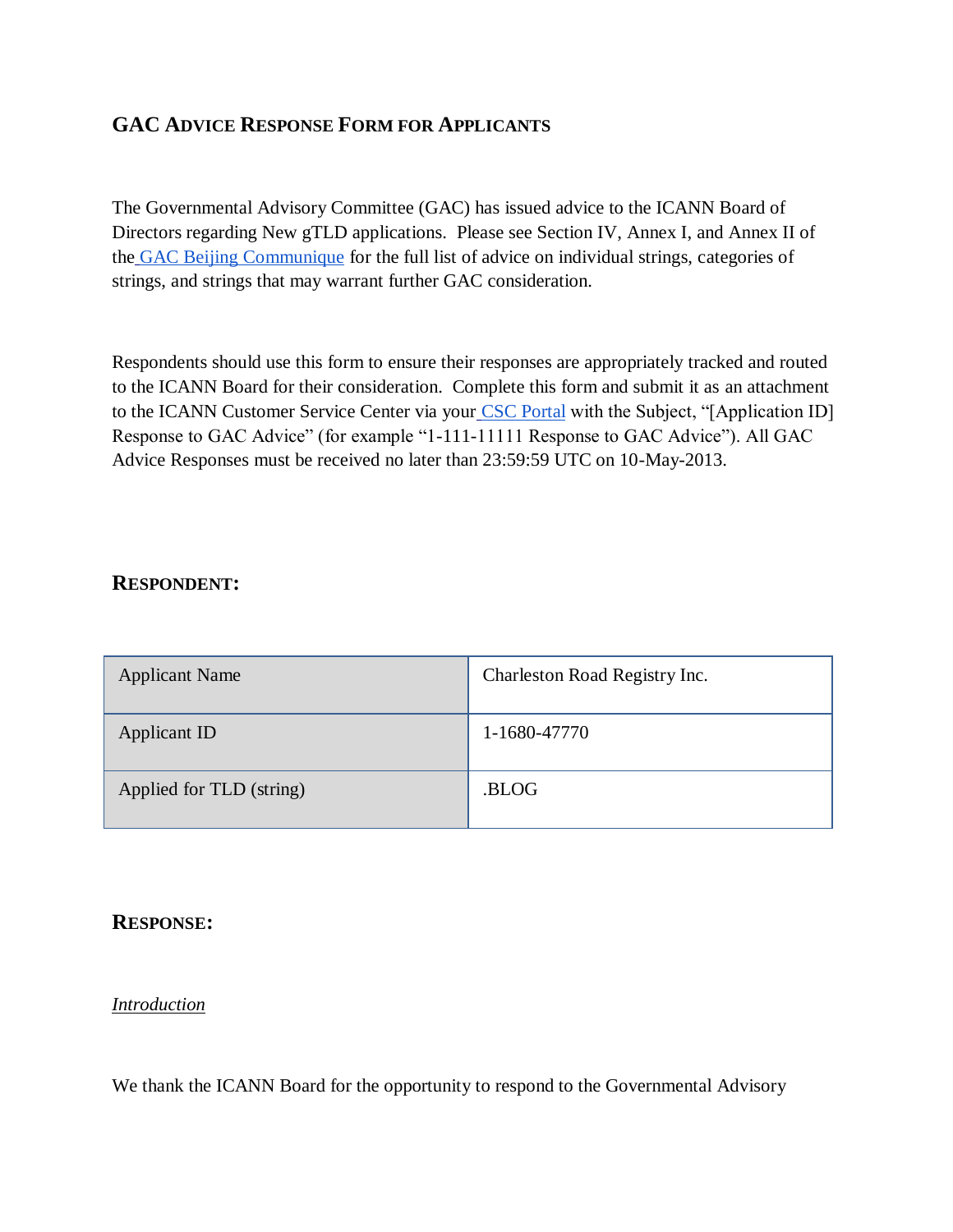Committee (GAC) Advice and for considering the points made in this response. In all, Charleston Road Registry, Inc. (CRR) received advice on 31 of its applied-for strings. This response specifically addresses concerns described in Section IV, Annex I, Category 2.2 – Exclusive Access for CRR's .BLOG application.

We also thank the GAC for the time and effort we know must have gone into the preparation, drafting and issuance of its advice. We recognize the difficult work the GAC undertakes and appreciate the important role the GAC plays within the multi-stakeholder process. We were happy to see the GAC reach consensus on many important issues.

CRR has always been and remains very committed to the security and stability of the domain name system as well as the success of the new generic top-level domain (gTLD) program and it is in that spirit that we submit the following response to the GAC Advice.

## *CRR's Response to Category 2.2 - Exclusive Access Safeguard Advice for .BLOG*

CRR notes .BLOG is a listed string under the GAC's Category 2.2 Exclusive Access safeguard advice. Our application for .BLOG was originally submitted to ICANN as an exclusive access TLD. On March 7, 2013 CRR submitted **Public Comments** responding to the Board's request for input on "Closed Generic" applications. On page seven of our public comments, we acknowledge the concerns around "closed-generics" and state: "we intend to work with ICANN, the Government Advisory Committee (GAC), and other members of the relevant communities to amend our applications" to address these concerns. Further, on April 6, 2013, CRR sent a [letter](http://www.icann.org/en/news/correspondence/falvey-to-willett-06apr13-en) to Christine Willett, ICANN's New gTLD Program General Manager, stating our plan to amend our .BLOG application from an exclusive access model to a restricted access TLD model. Exclusive access model means the TLD is limited to the exclusive use of the applicant, whereas under our restricted access model the TLD is open to all ICANN-accredited registrars, and registration of a domain name in the TLD will be open to anyone using a blogging platform that complies with our published technical requirements. Therefore, it is our belief that CRR's application for .BLOG is not a member of the GAC's Category 2 - Exclusive Access safeguard advice.

#### *Conclusion*